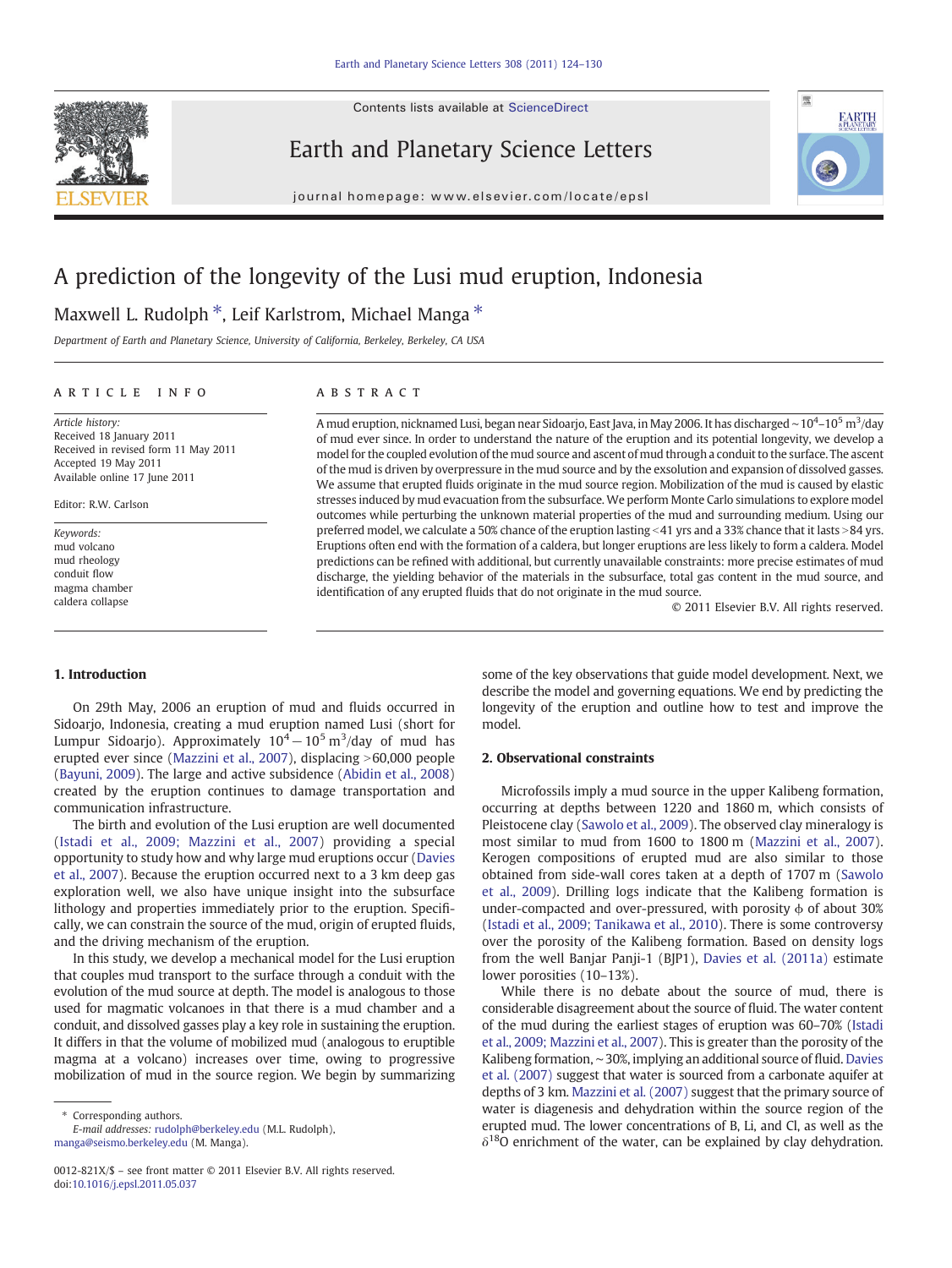Carbon isotope measurements of hydrocarbons and methane in the erupted mud indicate the presence of both biogenic methane which could be produced in the mud source, and thermogenic methane, which, along with heavier hydrocarbons and  $H_2S$ , must have migrated from greater depths ([Mazzini et al., 2007\)](#page-6-0). The migration could have preceded the eruption.

The reported water content of the erupting mud provides an additional constraint. While the initial water content was high, 60–70% [\(Bayuaji et al., 2009\)](#page-6-0), it gradually decreased to 30% over the first year [\(Mazzini et al., 2007\)](#page-6-0). As this value is similar to the porosity of the source layer, we assume there is no significant addition of fluids to the mud source during the bulk of the eruption.

The temperature of the erupting mud is 70–100 °C [\(Sawolo et al.,](#page-6-0) [2009\)](#page-6-0). The geotherm measured in the BJP1 well (∼200 m from the site of the eruption) is 42 °C/km and the mean annual air temperature is 27 °C ([Bayuaji et al., 2009\)](#page-6-0). Temperatures of 100 °C are reached at depths of 1700 m ([Mazzini et al., 2007\)](#page-6-0). The observed mud temperature does not require the addition of significant amounts of fluid hotter than the temperature at the source depth of the mud.

#### 3. Model

We develop a model that is motivated and constrained by these observations. The fluids, mud and gas for the bulk of the eruption are sourced from the Kalibeng formation. Additional fluids may have played a key role in the initiation [\(Davies et al., 2007; Tingay et al.,](#page-6-0) [2008\)](#page-6-0) and during the early stages of the eruption, but will not influence subsequent dynamics, evolution, and longevity.

Our model is conceptually similar to typical models for magmatic volcanoes in that the system consists of a "chamber" coupled to a "conduit". It differs, however, in the nature and origin of the chamber component as well as the boundary condition imposed on the conduit at the surface. For magmatic volcanoes and some mud volcano models [\(Zoporowski and Miller, 2009\)](#page-6-0), the chamber boundary is a material surface and the chamber volume changes owing to influx or outflux during the eruption. In our model, an initially spherical chamber consists of mobilized mud — mud with a rheology that allows it to flow and to erupt. This chamber is surrounded laterally by mud of the same composition that has not yet become mobilized. The lateral

extent of the mud chamber is therefore defined by a rheological, rather than a compositional, transition and evolves over time (Fig. 1). Mud erupts through a cylindrical conduit, driven by gas exsolution and expansion and by chamber overpressure.

### 3.1. Mud source

We model the mud chamber as a cylindrical cavity of thickness 600 m centered at a depth of 1500 m. The edges of the cavity are rounded (Fig. 1), and the radius of curvature remains constant as the chamber expands. The details of the assumed chamber geometry (e.g. radius of curvature of the edges) are less important than the aspect ratio, which exerts the dominant control on the stress concentration near the lateral boundary of the chamber. For the purposes of calculating stresses outside the chamber, we assume that the continuum surrounding the chamber is a linear elastic solid over the time scale of the eruption. Stresses are governed by

$$
\nabla \cdot \underline{\sigma} = \underline{0},\tag{1}
$$

where  $\sigma$  is the Cauchy stress, related to strain ( $\varepsilon$ ) through the constitutive equation

$$
\sigma_{ij} = \lambda \varepsilon_{kk} \delta_{ij} + 2\mu \varepsilon_{ij}.
$$
 (2)

Here  $\lambda$  and  $\mu$  are the Lamé constants. The model domain is subject to stress boundary conditions at the chamber wall (∂S) and free surface  $(z= 0)$ :

$$
\sigma_n|_{\partial S} = \Delta P_C \tag{3}
$$

$$
\sigma_n|_{z=0} = \sigma_t|_{z=0} = 0. \tag{4}
$$

Here  $\sigma_n$  and  $\sigma_t$  are the normal and tangential stresses, respectively.  $\Delta P_C$  is equal to the difference between the current pressure in the mud source layer  $P_C(t)$  and the initial source pressure,  $P_C(0)$ , and obeys the equation of state of the material in the chamber, described later. We calculate elastic stresses and strains numerically using the axisymmetric program mode in FEAP, version 8.3 ([Taylor, 2008\)](#page-6-0). We assume



Fig. 1. An illustration of model geometry and how it relates to subsurface lithology (left of conduit) and our calculated J<sub>2</sub> (second deviatoric stress invariant, right of conduit). Warmer colors indicate larger values of J2. Stratigraphy is adopted from [\(Mazzini et al., 2007](#page-6-0)) and is based on logs of BJP1.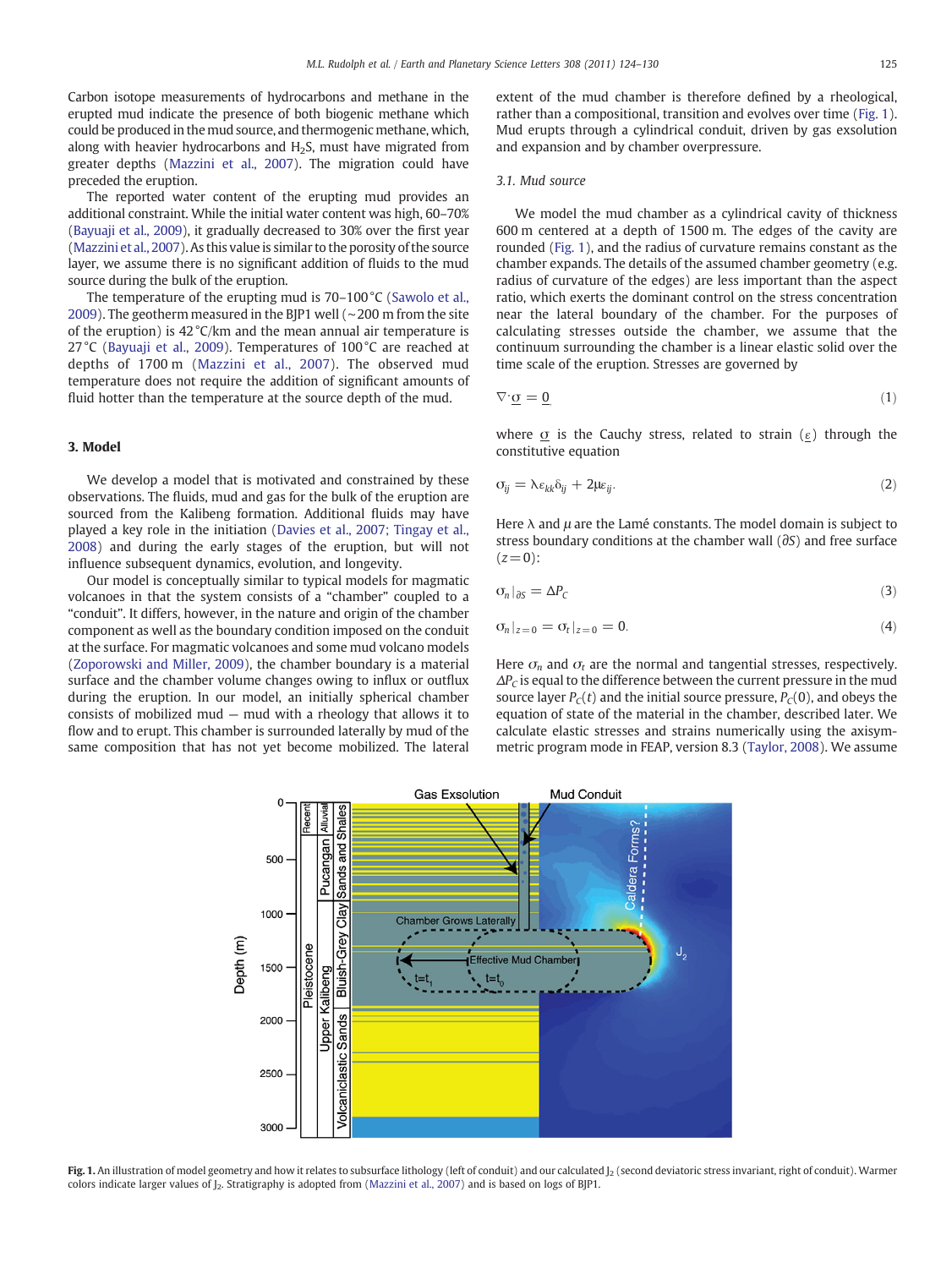an isotropic initial stress state, neglecting any effects arising from deviatoric tectonic stresses.

The equation of state relates specific volume  $v<sub>S</sub>$  (volume per unit mass) of the 3-phase mixture inside the chamber to pressure P. If we denote the undeformed volume of the cavity  $V_{0,C}$  and the deformed volume of the cavity  $V_c$ , the pressure satisfies

$$
\rho_0 V_{0,C} + \int_0^t \dot{M}(\tau) d\tau = V_C(P) / v_S(P)
$$
\n(5)

Where  $\dot{M}$  is the time derivative of chamber mass, which is the opposite of the eruptive mass discharge, and  $\rho_0$  is the in-situ density of the mud at the initial chamber pressure. We perform Newton–Raphson iteration to obtain a chamber pressure that is consistent with the deformed volume of the cavity, the equation of state of the material inside the chamber, and the mass of material remaining in the chamber.

We adopt a von Mises yield stress (and equivalently, strain) criterion for mobilizing additional mud from the chamber's surroundings. The von Mises stress is

$$
\sigma_{v} = \sqrt{3J_{2}},\tag{6}
$$

where  $J_2$  is the second deviatoric stress invariant. As mud erupts from the chamber, the chamber deflates and its pressure decreases, producing stresses in the surrounding mud. Once the von Mises stress in the unmobilized part of the mud layer exceeds a critical value  $\sigma_{v. chamber}$  we assume that additional mud is mobilized and becomes part of the chamber. We solve for the expanding chamber radius iteratively so that the von Mises stress at the perimeter of the chamber is everywhere less than the yield stress. The von Mises stress criterion has been used to model mud yielding in other studies (e.g. [Mazzini et al., 2009\)](#page-6-0) and is the best higher-dimension analog to the yielding criterion used to study mud flows in one dimension (e.g. [Marr et al., 2002](#page-6-0)).

# 3.2. Conduit

Mud rises through a conduit towards the surface. The driving force is provided by a combination of mud chamber overpressure, and exsolution of dissolved gas and expansion of vapor during decompression and ascent. We model conduit processes assuming steady one-dimensional multiphase flow through a cylinder (e.g. [Mastin,](#page-6-0) [2002; Dobran, 2001\)](#page-6-0), subject to conservation of mass and momentum:

$$
\frac{\partial}{\partial z}(\rho_{\text{mix}}u) = 0\tag{7}
$$

$$
\frac{\partial P}{\partial z} = \frac{-\rho_{mix}\left(g + \frac{8\mu u}{\rho_{mix}r^2}\right)}{1 - \frac{u^2}{c^2}}.
$$
\n(8)

In Eqs.  $(7)$  and  $(8)$ ,  $u$  is the mixture velocity of mud plus gas,  $P$  is the pressure, g is gravity,  $\mu$  is mud viscosity, and r is the conduit radius. We note that the term  $(8 \,\mu\mu)/(\rho_{\text{mix}}r^2)$  can be interpreted as a friction factor, and any change to conduit geometry (e.g. opening of multiple vents or widening/collapse of the main vent) would simply modify the coefficient associated with this term.  $\rho_{mix}$  is the mixture density, given by

$$
\rho_{\text{mix}} = \left(\frac{n}{\rho_g} + \frac{1-n}{\rho_l}\right)^{-1} \tag{9}
$$

with *n* the mass fraction of gas,  $\rho_{\rm g}$  and  $\rho_{\rm l}$  the densities of gas and water plus particles respectively.

$$
c = \left(\frac{\partial P}{\partial \rho_{mix}}\right)_S^{1/2} \tag{10}
$$

is the sound speed of the mixture, calculated numerically to ensure mass conservation.

Eqs. (7) and (8) are solved with a bisection and shooting method and 4th order Runge–Kutta integration to satisfy two boundary conditions: a one-way coupling to the chamber pressure evolution at the base of the conduit

$$
P(z = -H) = P_C \tag{11}
$$

and an atmospheric pressure boundary condition at the surface

$$
P(z=0) = P_{\text{atm}}.\tag{12}
$$

We assume that gas bubbles are dynamically coupled to the flow until a critical porosity (gas volume fraction) of 0.3 is reached [\(Blower,](#page-6-0) [2001; Saar and Manga, 1999\)](#page-6-0), which we take as the threshold permeability for gas loss. This limits the acceleration of mud in the conduit and effectively ensures that velocities never approach the sound speed of the mixture. We also assume that the water and mud particles are dynamically coupled. [Tanikawa et al. \(2010\)](#page-6-0) estimate permeabilities (k) of  $10^{-20}$  to  $10^{-19}$  m<sup>2</sup> in the Upper Kalibeng Formation. Assuming a driving pressure gradient of 10 MPa/km (estimated from chamber overpressure and conduit length scale), we compute the pore fluid velocity as  $v = -k/(\mu\phi)\nabla P = 10^{-12}$  m/s, many orders of magnitude smaller than the bulk velocity of the multiphase mixture.

The reservoir (chamber) enthalpy for a given initial temperature  $(T)$  and pressure  $(P)$  is calculated using the XSteam ([www.x-eng.com](http://www.x-eng.com)) implementation of the International Association for the Properties of Water and Steam (IAPWS) IF-97 steam tables. We assume that the ascending mixture experiences isenthalpic decompression during transport (e.g. [Lu and Kieffer, 2009\)](#page-6-0), allowing us to calculate  $T(z)$  from conservation of enthalpy and the steam tables. Once the P-T decompression path is known, we calculate the density and mass fraction of liquid and gas phases, which are functions of T and P, using the CH4–H2O equation of state developed by [Duan et al. \(1992a,](#page-6-0) [1992b\)](#page-6-0) and implemented in HCO-TERNARY ([Nieva and Barragan,](#page-6-0) [2003\)](#page-6-0) and the online calculator at geotherm.ucsd.edu. It is through this calculation that we account for changes in density due to gas exsolution and expansion, and we emphasize that the gas solubility is accounted for through the  $CH_4-H_2O$  equation of state and that the conversion of liquid water to vapor during ascent is limited by conservation of enthalpy.

### 4. Model parameters

Our model contains a number of geometric and material properties, some that are well-constrained and others that are poorly constrained and treated as variables. The following have enough uncertainty to be treated as variables: failure strength of mud adjacent to the chamber ( $\sigma_{v, chamber}$ ), failure strength of the near-surface material ( $\sigma_{v, calendar}$ ), Young's modulus  $(E)$ , and Poisson's ratio  $(\nu)$ .

#### 4.1. Constants

Mud viscosity  $\mu$  and conduit radius r affect mud ascent through the grouping  $\mu/r^2$ . [Manga et al. \(2009\)](#page-6-0) measured mud viscosity of 10<sup>5</sup> Pas on sample JV07-05 ([Mazzini et al., 2007\)](#page-6-0) of Lusi mud with 43 wt.% water. Water content has a large effect on viscosity. [Rifai](#page-6-0) [\(2008\)](#page-6-0) measured viscosity of samples collected from Lusi and found an approximately 80% increase in viscosity when water content decreased from 62.5 wt.% to 59.0 wt.%. [Rudolph and Manga](http://dx.doi.org/10.1029/2010JB007737) [\(2010\)](http://dx.doi.org/10.1029/2010JB007737) measured a fivefold increase in mud viscosity when water content decreased from 40 wt.% to 33 wt.%. The geometry of the conduit through which the mud rises cannot be observed directly. The initial fissure, observed within the first few days, was hundreds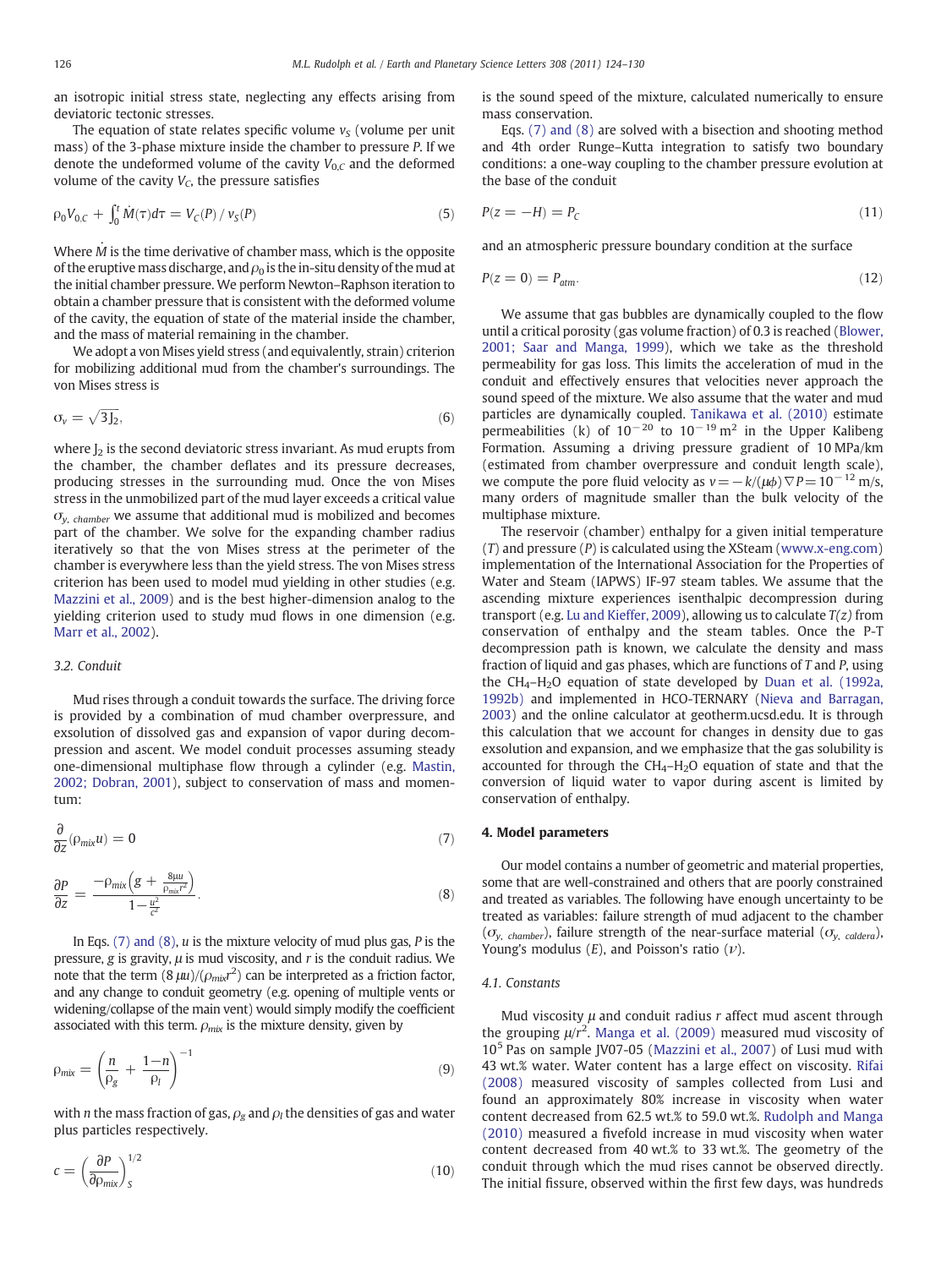<span id="page-3-0"></span>of meters long and tens of centimeters wide at the surface [\(Mazzini](#page-6-0) [et al., 2007](#page-6-0)). Its burial by erupted mud does not allow us to determine how the conduit subsequently evolved and whether discharge became localized, as it does for magmatic fissure eruptions. In March 2007, 10 months after the eruption began, 40 cm diameter concrete balls were able to reach depths of 1000 m [\(Mazzini et al., 2007\)](#page-6-0). As these balls had no effect on the eruption rate, their size provides a minimum estimate of conduit dimensions. For a given dissolved gas concentration, we choose a combined conduit dimension and viscosity that reproduces the observed  $6\times10^4\,\mathrm{m}^3/\mathrm{day}$  mean discharge (Tingay, pers. comm. 2010), emphasizing again that viscosity and conduit radius enter the problem only through the grouping  $\mu/r^2$ .

The volume ratio of erupted gasses is spatially and temporally variable. [Mazzini et al. \(2007\)](#page-6-0) measured gas composition at seeps near the crater and sampled steam clouds emanating from the crater. The seeps discharge 80–85% CH<sub>4</sub> and 10–19% CO<sub>2</sub>. The gas samples from the steam cloud are more variable, with  $CO<sub>2</sub>$  comprising 28-74% and  $CH<sub>4</sub>$  comprising 24–72% of the gas among three samples. In general, the CO<sub>2</sub>-enriched samples are also enriched in  $C_X$  for  $X>1$ . We interpret these measurements as indicating a methane-dominated gas composition, following two lines of reasoning. First,  $CO<sub>2</sub>$  (specific gravity 1.53) and CX,  $X>2$  are denser than air while CH<sub>4</sub> is lighter than air (specific gravity 0.56). The steam samples were collected downwind of the crater, and some separation of gasses by density may have occurred during transport. Second, we expect that the local gas seep chemistry, which is methane-rich, will be dominated by the composition of the erupting fluids. However, subsequent measurements may indicate that the erupting gas composition is  $CO<sub>2</sub>$ dominated (Mazzini, pers. comm. 2011). In our model, the gas composition is unimportant. As long as the discharge at initial chamber pressure fits the observational constraint, the relationship between chamber pressure and discharge is independent of gas composition. We show this graphically in Fig. 2. The only discrepancy in cumulative mass removed (Fig. 2) for the model using  $CO<sub>2</sub>$  and the model using CH4 arises from a small mismatch in flux, less than 5%, the tolerance that we chose when calculating conduit velocities as a function of chamber pressure.

#### 4.2. Unknowns

The value of  $\sigma_{y, \text{ chamber}}$  for the mud source is not known. [Kopf et al.](#page-6-0) [\(2009\)](#page-6-0) measured sediment shear strength in situ in the field (at the Dashgil mud volcano, Azerbaijan) using a Cone Penetration Test. They found strengths as low as 150 kPa in the conduit and 300–700 kPa at other locations. We thus consider values of  $\sigma_{y, \; chamber}$  with a mean of 1 MPa for the pre-mobilized mud, and a standard deviation of an order of magnitude in log-space. Once the mud loses strength and enters the chamber or flows in the conduit, we treat it as a viscous fluid. The value of  $\sigma_{y, \text{ caldera}}$  is also unknown, and we assume that it is 10 times larger than  $\sigma_{y, \text{ chamber}}$ . We experimented with values of  $\sigma_{v}$ , caldera/ $\sigma_{v}$ , chamber as large as 100 but found it to be unimportant. We explore a range of values for E (Young's modulus) and  $\nu$  (Poisson's ratio) for the surroundings centered about  $10^8$  Pa and 0.15, respectively, chosen to be consistent with the geodetic modeling of [Fukushima et al.](#page-6-0) [\(2009\)](#page-6-0).

The mean values and range of parameters used in the Monte Carlo simulations are summarized in Table 1. We considered three scenarios. In the first, our preferred model, we give more weight to values of unknown parameters near our preferred mean value by using gaussian distributions of random numbers. E and  $\sigma_{v, \text{ chamber}}$  have values that are normally distributed in log-space, i.e.  $log_{10}(\sigma_{y, \text{ chamber}}(Pa))=6\pm1$ . We also performed the same suite of Monte Carlo simulations with probability density functions (pdfs) that are constant in the range [mean –  $\sigma$ , mean +  $\sigma$ ] or [mean – 2 $\sigma$ , mean + 2 $\sigma$ ] and zero elsewhere. We refer to these as  $\sigma$ -boxcar and  $2\sigma$ -boxcar, respectively [\(Table 2](#page-4-0)).



Fig. 2. Temporal plots of chamber pressure, chamber (mobilized region) radius, cumulative mass erupted, and maximum  $J_2$  on the chamber boundary (top to bottom). The red dashed lines are from a model in which we used 0.5 mol%  $CH<sub>4</sub>$  while the blue curves are for a model with 1 mol%  $CO<sub>2</sub>$ . The two models are otherwise identical. The most important feature of the model results, illustrated here, is that once yielding begins (indicated by dashed vertical line), there is a drastic change in system behavior. Chamber radius begins to increase, and chamber pressure is buffered by the incorporation of material with higher pore pressure than that of the material filling the chamber prior to expansion. Like chamber pressure, mass flux is buffered and varies only by about 1% and  $J_2$  remains constant at the value of the yield strength ( $\sigma_{v, \text{ chamber}}$ ).

#### 5. Criteria to Terminate eruption

The factors that cause eruptions to end are, in general, poorly understood. We consider two possible scenarios. First, the chamber pressure decreases (sometimes below lithostatic pressure) until there

Table 1

Summary of the values for model parameters. The means and standard deviations listed were used in our Monte Carlo simulations.

| Symbol                                | Value<br>(or mean)         | Standard<br>deviation | Description                                |
|---------------------------------------|----------------------------|-----------------------|--------------------------------------------|
| $log_{10}(E (Pa))$                    | 8                          | 1                     | Young's modulus<br>Poisson's ratio         |
| ν                                     | 0.15                       | 0.1                   |                                            |
| $log_{10}(\sigma_{v. \ chamber}(Pa))$ | 6                          | 1                     | Yield strength of mud source<br>layer      |
| $\sigma_{v, \;{calder}a}$             | $10\sigma_{v, \; chamber}$ | N/A                   | Yield strength of near-surface<br>material |
| $\mu$                                 | $10^4$ Pa s                | N/A                   | Viscosity in conduit                       |
| r                                     | 1.4 <sub>m</sub>           | N/A                   | Conduit radius                             |
| [CH <sub>4</sub> ]                    | $0.5$ wt.%                 | N/A                   | Methane mole fraction                      |
| [CO <sub>2</sub> ]                    | 1 wt.%                     | N/A                   | $CO2$ mole fraction                        |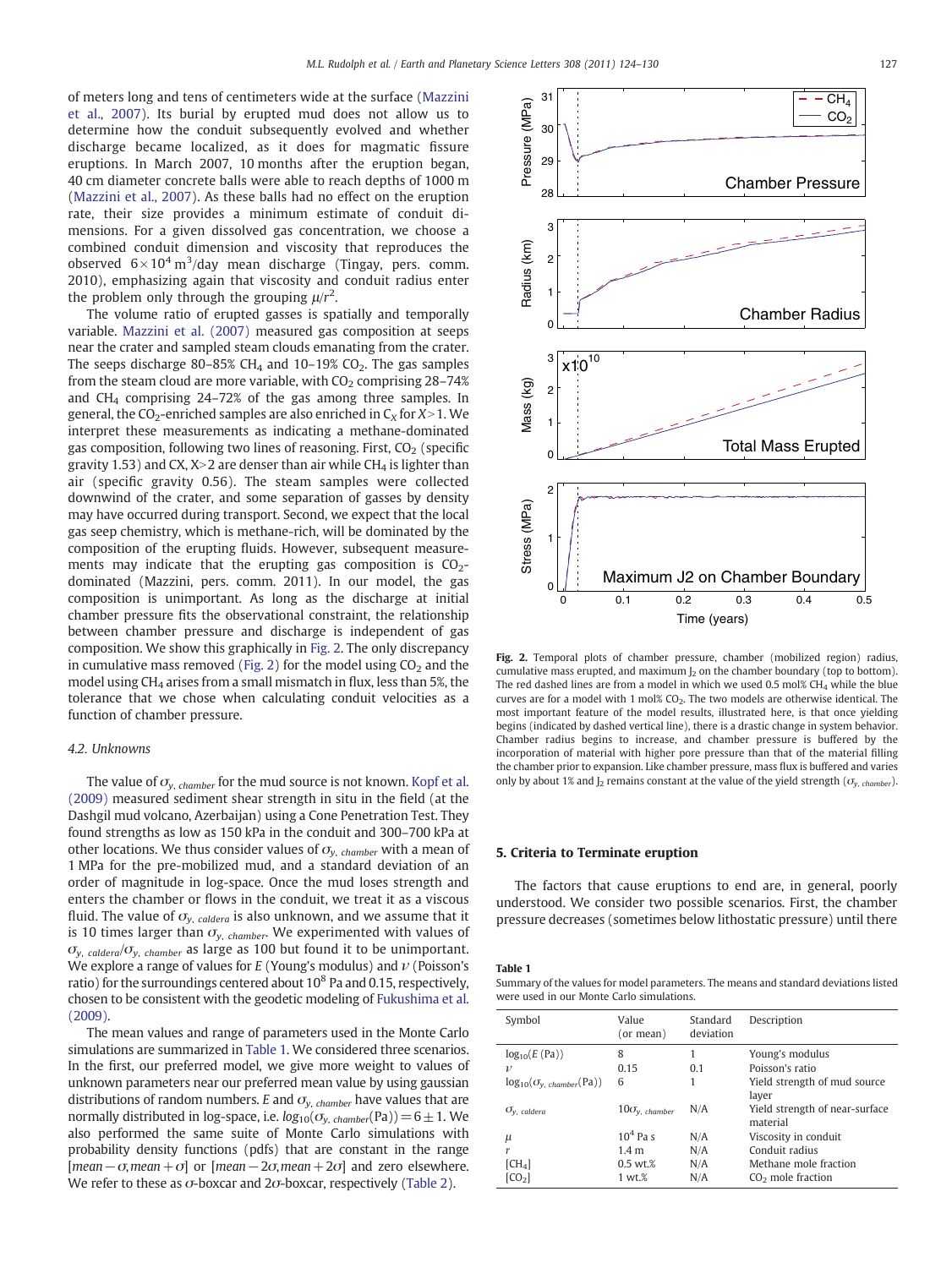#### <span id="page-4-0"></span>Table 2

Summary of model results for both choices of gas composition and different assumptions about the distribution of model unknowns. Models with gaussian pdfs use the means and standard deviations shown in Table 1. Models with σ-boxcar and 2σ-boxcar distributions use mean values and standard deviations ( $\sigma$ ) from Table 1 and assume a flat pdf within  $\sigma$  or 2σ of the mean..

| Prior PDF Shape     | Gaussian | $\sigma$ boxcar | $2\sigma$ boxcar |
|---------------------|----------|-----------------|------------------|
| 33% Longevity (yrs) | 21       | 27              | 14               |
| 50% Longevity (yrs) | 40       | 50              | 25               |
| 75% Longevity (yrs) | 84       | >100            | 52               |

is insufficient potential energy available to drive the eruption. Alternatively, the eruption may end if the near-surface material fails, initiating caldera formation. The latter condition does not require that the eruption has ended, just that it has entered a regime in which our model is no longer applicable. Caldera formation occurs if continued removal of material induces failure of the overlying layers, and becomes more likely as the chamber grows and deviatoric stresses are concentrated between the surface and regions of high curvature at the chamber walls. We evaluate  $J_2$  (second deviatoric stress invariant) along a trajectory that begins at the tip of the mud chamber and progresses upward always in the direction of greatest J<sub>2</sub>. We then evaluate  $J_2$  along this trajectory at half the chamber depth. If the value at this point is greater than  $\sigma_{y, \text{ caldera}}$ , we assume that a caldera forms. This method produces a conservative criterion for caldera formation because  $I_2$  is greatest at the free surface and decreases with increasing depth.

#### 6. Results

To predict longevity, we performed Monte Carlo simulations in which we perturbed the four unknown model parameters. We illustrate the evolution of chamber pressure, chamber radius, total mass removed, and mass flux as a function of time during an individual Monte Carlo realization in [Fig. 2.](#page-3-0) Of 2584 simulations, 1223 eruptions ended due to chamber underpressure, 725 formed a caldera, 397 lasted longer than 100 yrs (the maximum time allowed for computational purposes), and 239 produced unbounded chamber growth (which is not geologically reasonable, as the mud source has finite lateral extent). In general terms, eruptions that ended due to insufficient chamber pressure never incorporated additional mud into the chamber because  $\sigma_{y}$ , chamber was large; those that produced unbounded growth had the lowest  $\sigma_{y, chamber}$ . Caldera formation was favored by larger E and lower  $\sigma_{y, chamber}$ . Our mean  $E = 10^8$  Pa [\(Fukushima et al., 2009\)](#page-6-0) and  $\sigma_{y, chamber}$  lie close to the line that divides model outcomes in  $E - \sigma_{v, chamber}$  space (Fig. 3). Poisson's ratio is unimportant.

Although short eruptions are the most frequent model outcome, the observation that Lusi has been erupting for more than 4.5 yrs provides an additional constraint. If we exclude all eruptions shorter than 4.5 yrs and give equal weight to all durations greater than 4.5 yrs, we obtain a cumulative probability distribution [\(Fig. 4\)](#page-5-0). The gaussian model predicts that the eruption has a 33% chance of lasting  $<$  21 yrs, a 50% chance of lasting less than 40 yrs, and a 67% chance of lasting  $<$ 84 yrs. The  $\sigma$ -boxcar and 2 $\sigma$ -boxcar model results are summarized in Table 2.

#### 7. Discussion

Eruptions driven by overpressure have approximately exponentially decaying discharge because the mass removal decreases overpressure [\(Woods and Huppert, 2003](#page-6-0)). In contrast, to date the Lusi eruption has displayed a remarkably uniform discharge, varying only by less than a factor of ten over the first few years. Eruption rates are difficult to determine accurately and the Lusi eruption is no exception. In the first few months discharge was about 50,000  $\text{m}^3/\text{day}$ and increased to as much as  $180,000 \text{ m}^3/\text{day}$  over the next year [\(Mazzini et al., 2009\)](#page-6-0). Satellite observations are most consistent with average eruption rates of  $90,000 \text{ m}^3/\text{day}$  ([Istadi et al., 2009\)](#page-6-0). Our model produces approximately constant eruption rates for a given conduit size because once the chamber begins expanding, the chamber pressure is buffered by incorporating additional material. Changes in observed eruption rates could reflect evolution of the conduit geometry or opening of new conduits, phenomena not captured by our model.

Mud volcanoes are known to form calderas [\(Kopf, 2008](#page-6-0)). [Evans](#page-6-0) [et al. \(2008\)](#page-6-0) describe mud calderas, both on land and submarine, with diameters of 1–2 km. Fig. 3 shows that E and  $\sigma_{v.chamber}$  are the key variables controlling caldera formation. [Fig. 5](#page-5-0) is a histogram of eruption duration, also showing the breakdown between eruptions that end due to chamber underpressure and eruptions culminating in



Fig. 3. Regime diagram illustrating effect of variables on model outcome (gaussian model). Each glyph represents one model realization and colors/shapes correspond to outcomes: blue squares — insufficient chamber pressure ends eruption, red circles — caldera forms, green triangles — eruption lasts longer than 100 yrs.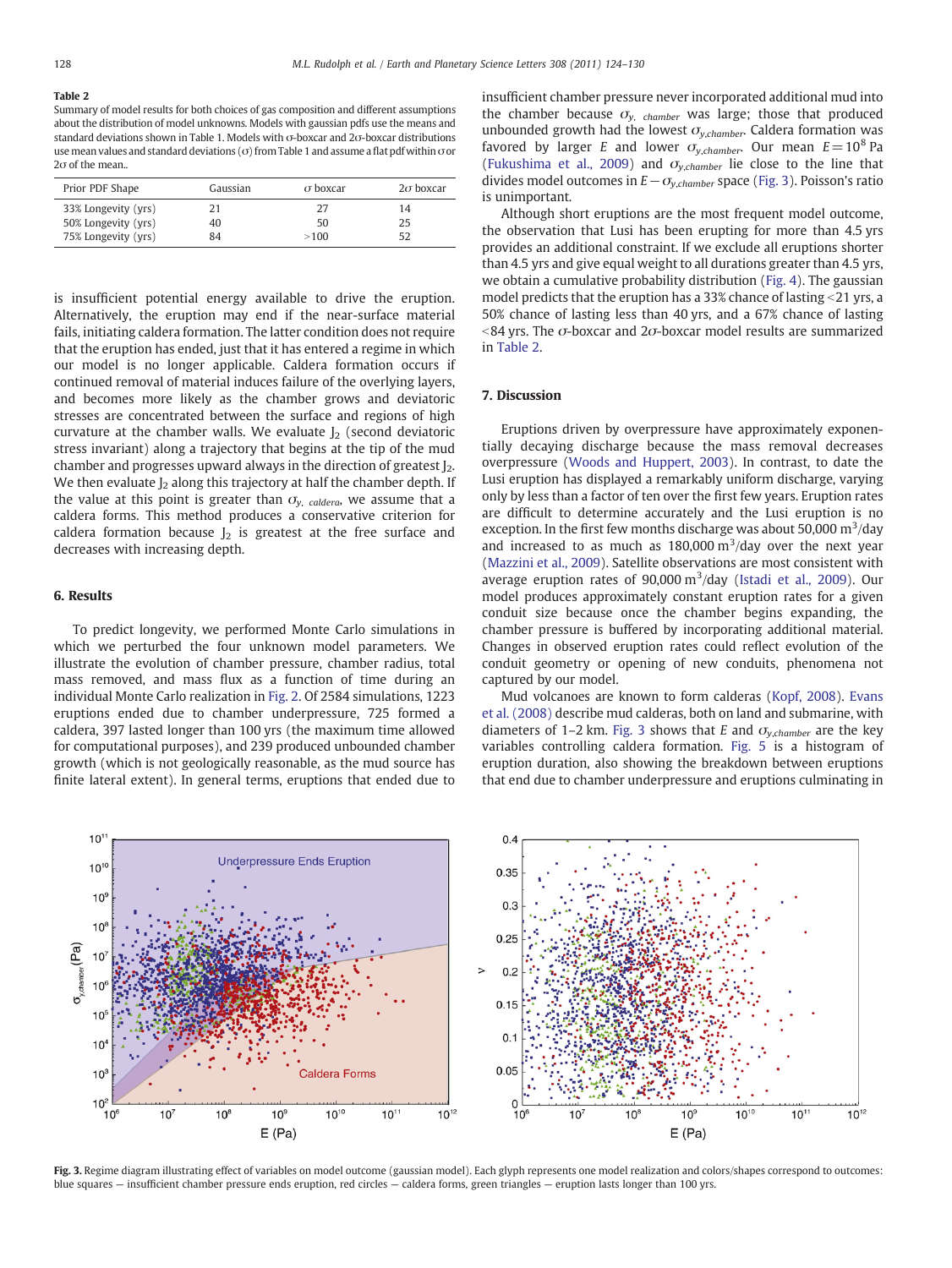<span id="page-5-0"></span>

Fig. 4. Cumulative probability that the eruption has ended for all three distributions of unknown variables. Horizontal axis is time since eruption started, vertical axis is likelihood that eruption will have ended or formed a caldera. Green dotted, blue dashed, and red dot–dashed lines indicate times at which likelihood is 1/3, 1/2, and 2/3, respectively.

the formation of a caldera. Eruptions that last longer are more likely to end due to chamber underpressure and less likely to form a caldera. Fig. 6a is a histogram of caldera radii, which we assume to be equal to the chamber radius at the time of caldera formation. The calderas formed by our model most frequently have radii less than 2 km, although larger calderas can form. Fig. 6b is a scatter plot of caldera radius as a function of time of formation. The positive-sloping trend of this plot implies that longer-lasting eruptions tend to form larger calderas, as expected.

There are two other models for the future of the Lusi eruption. The first, by [Istadi et al. \(2009\)](#page-6-0) assumes an eruption rate and uses a GIS approach to account for subsidence and ponding of mud on the surface. As it does not address the controls of eruption rate and processes driving the mud to the surface we do not discuss it further. This model does, however, address a feature of the eruption that we



Fig. 5. Histogram of eruption durations for gaussian model. Red bars indicate eruptions that formed a caldera and blue bars indicate eruptions that ended due to insufficient chamber pressure. We list the percentage of the eruptions in a given bin that ended due to caldera formation.



Fig. 6. (a) Histogram of caldera radii for gaussian model. Frequency of radii of caldera formed in the model, normalized so that bins sum to 1. (b) Relationship between caldera radius and time of formation.

neglect, namely the emplacement and redistribution of the mud after eruption.

[Davies et al. \(2011b\)](#page-6-0) develop a model that is more similar in approach to our own in that they model the mechanics of the eruption process and mass transport. The model differs significantly, however, in the inferred source of the fluids that mix with the mud, the plumbing system for the fluids and mud, and the driving forces for the eruption. [Davies et al. \(2011b\)](#page-6-0) assume that water from a deep artesian carbonate aquifer flows upwards into the 15 cm-diameter borehole created by drilling operations. At the depths of the mud source, 1.8–1.6 km, the water exits the conduit, mixes with mud in something analogous to our mud chamber, and then erupts. The driving mechanism is overpressure in the carbonate aquifer, and water from this aquifer entrains mud and carries it to the surface. Our model thus differs conceptually in two important respects: the importance of the deep carbonate aquifer, and the driving forces. We have argued that a source of extra fluid is not needed after the initial phases of the eruption. Without this additional source of overpressure, our eruption is sustained by exsolution and expansion of gasses derived from the mud source region. We note that the 50th percentile eruption duration predicted by [Davies et al. \(2011b\)](#page-6-0) is 26 yrs, substantially less than we predict without invoking an external fluid source. We expect that the addition of an external source of fluids